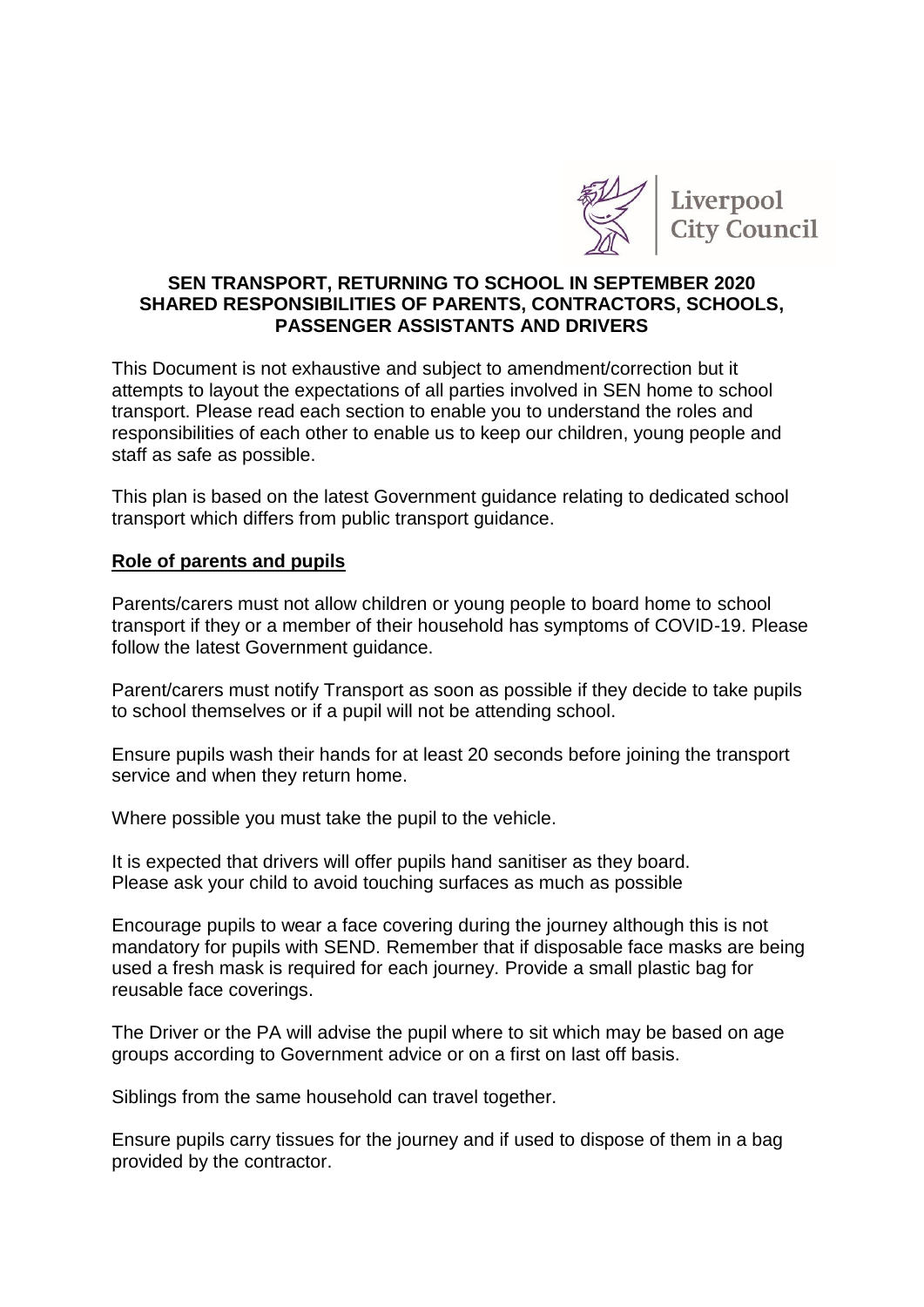Any misbehaviour will be reported to school staff.

Consider what arrangements can be made to collect your child in the event that COVID-19 symptoms develop while at school.

# **Role of Passenger Assistants**

Passenger assistants must not board home to school transport if they or a member of their household has symptoms of COVID-19. Please follow the latest Government guidance.

Wash your hands for at least 20 seconds or use sanitiser before boarding the transport service and when you return home.

Wear a face covering. Your employer will provide any other necessary PPE required for you to support the service users such as gloves, aprons, face shields or medical grade facemasks must be provided.

Wear face covering and any other necessary PPE during the journey.

If school bubbles have not been arranged assist the driver to seat pupils in age groups with the eldest at the back and youngest at the front.

Encourage pupils who have face coverings to wear them but understand that it is not mandatory for pupils with SEND.

Ensure good ventilation of fresh air wherever possible by keeping windows, or roof lights, on home to school transport, open.

On arrival at school follow the instructions issued by school staff before leaving the vehicle or allowing pupils to leave the vehicle.

## **Role of transport contractors and drivers**

Drivers should adhere to the good practice checklist issued by the Transport team.

Drivers and staff must not board home to school transport if they or a member of their household has symptoms of COVID-19. Please follow the latest Government guidance.

Ensure drivers and PA's are familiar with the latest Government advice and follow the latest SEN transport risk assessment.

Ensure all 'touch surfaces' such as doors, grab rails, handles seatbelts etc are thoroughly cleaned before and after each journey.

Ensure staff wash their hands for at least 20 seconds or use sanitiser before boarding the transport service and when they return home